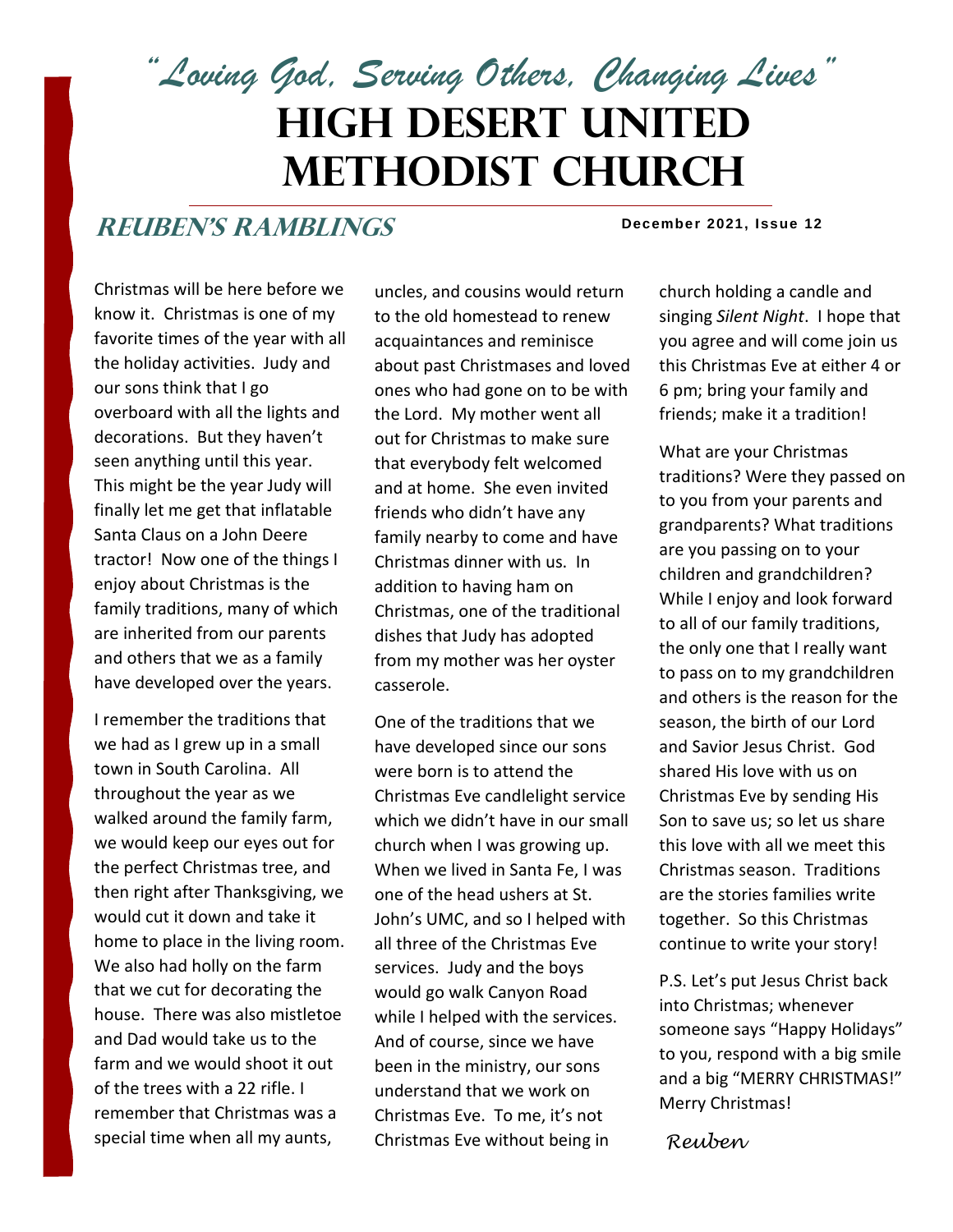

## Christmas – Alaska 1957 Ella Mares Perry

Four nights before Christmas, Jack Decided that we needed a Christmas tree for the kids. He could walk out and chop one – piece of cake!

First, he needed to make a pair of snowshoes. (The snow was three feet high). He fashioned them out of copper tubing, rope, and canvas. By seven the next morning, he was ready to go – A small hatchet hanging from his tool belt.

He was back by 10:00, ready for breakfast, no tree. They were frozen solid, the hatchet just bounced back. Out at 11:00, armed with a hacksaw and a sledgehammer.

2:00 VICTORY! JACK CAME HOME WITH A FIVE-FOOT TREE. WITH ABOUT TEN WIDELY SPACED BRANCHES. We had lunch, and he was out again at 3:00.

Back at about 6:30 tired, dragging two trees. Suppertime. The evening was spent resting and drilling holes in the first tree. 7:00 next morning, he glued the branches from the last two trees Into the holes drilled into the first tree. Now we were on our way! Eating breakfast as we worked.

Oh, oh, the soft shushing sounds we hadn't paid any attention to-Were the sounds of needles dropping off the branches as they thawed. When we finally got the lights working, the kids were AWED!

Was it worth it? You bet. After fifty some years, it's still the best!

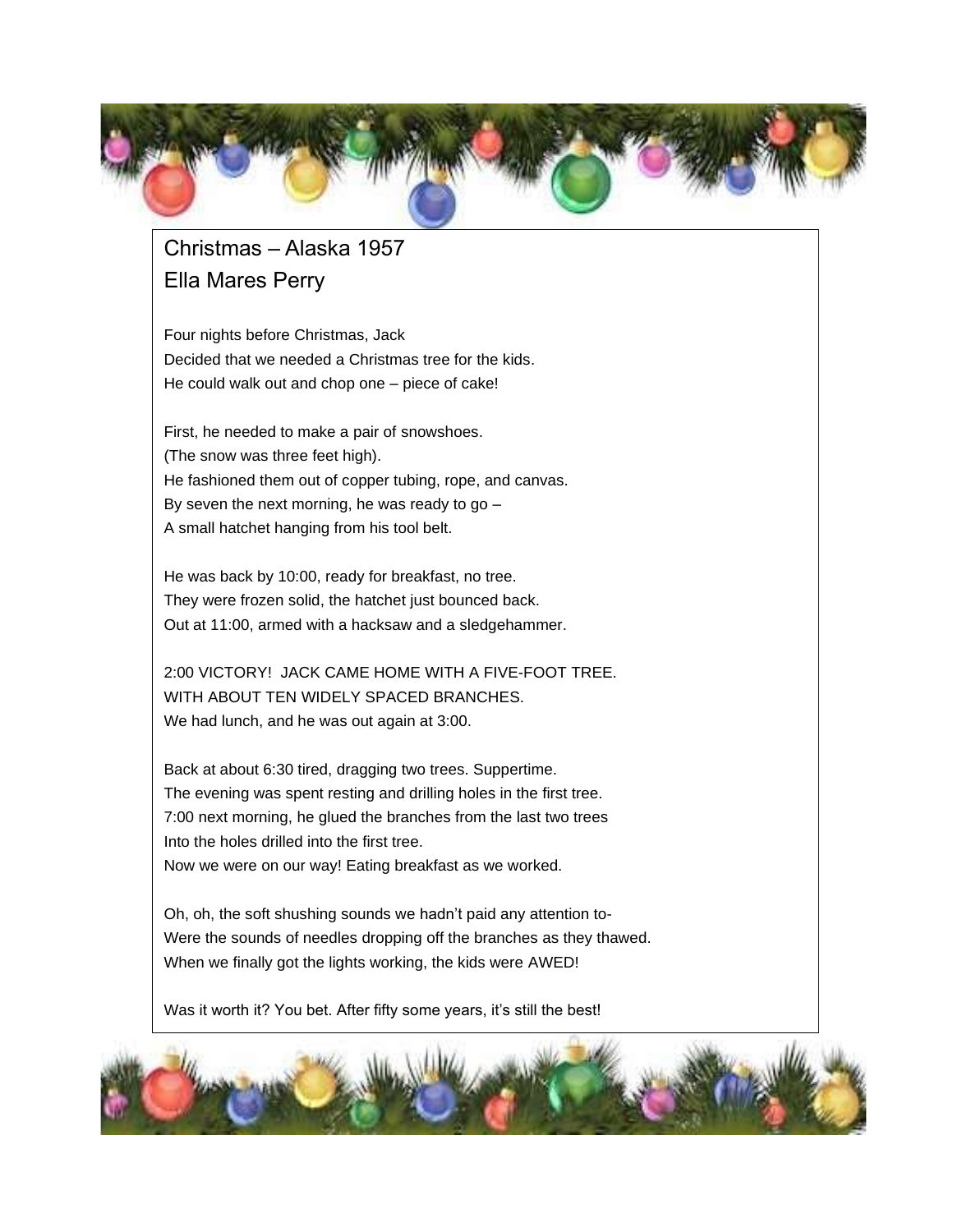### Footsteps

A New Podcast Hosted by HDUMC



Lisa Isenberger, Bonnie Korngiebel, and Bruce Packard are introducing a new podcast hosted by HDUMC. We will be discussing practical issues related to following in Jesus' Footsteps as we Love God, Serve Others, Change Lives.

To join us, subscribe to the podcast by:

1. Go to either Apple Podcast, Spotify, or Google Podcasts



**Apple Podcasts** Spotify **Google Podcasts** 

- 2. Search for "HDUMC"
- 3. Find the Footsteps icon seen above
- 4. Click Subscribe
- 5. New episodes will be released every 2 weeks

Also, you can find the episodes on the HDUMC website.

If you need help, contact Lisa Isenberger or Bruce Packard before or after church.



#### **MEMBERS IN THE ALBUQUERQUE JOURNAL NEWS**

November 5, 2021 "Giving back, one blanket at a time" – Janet Greger started the Alegria Hospital Outreach group which makes blankets and care packets for UNM Hospital and the VA Center

November 8, 2021 "Hats, boots and cowboy crooners" – Twins, Kacey and Jenna Thunborg were interviewed for the ABQ Journal as they traveled to Grand Junction, CO. HDUMC has had the privilege in the past to hear these two talented young ladies at our church.

Check out both positive articles!

Do you order from Amazon.com?? *Did you know that when you order from Amazon, you can automatically generate donations to HDUMC, (at no additional cost to you) when you have selected "High Desert United Methodist Church, Rio Rancho" to be your charity through Amazon Smile?* Bulletin insert with all of the information is attached.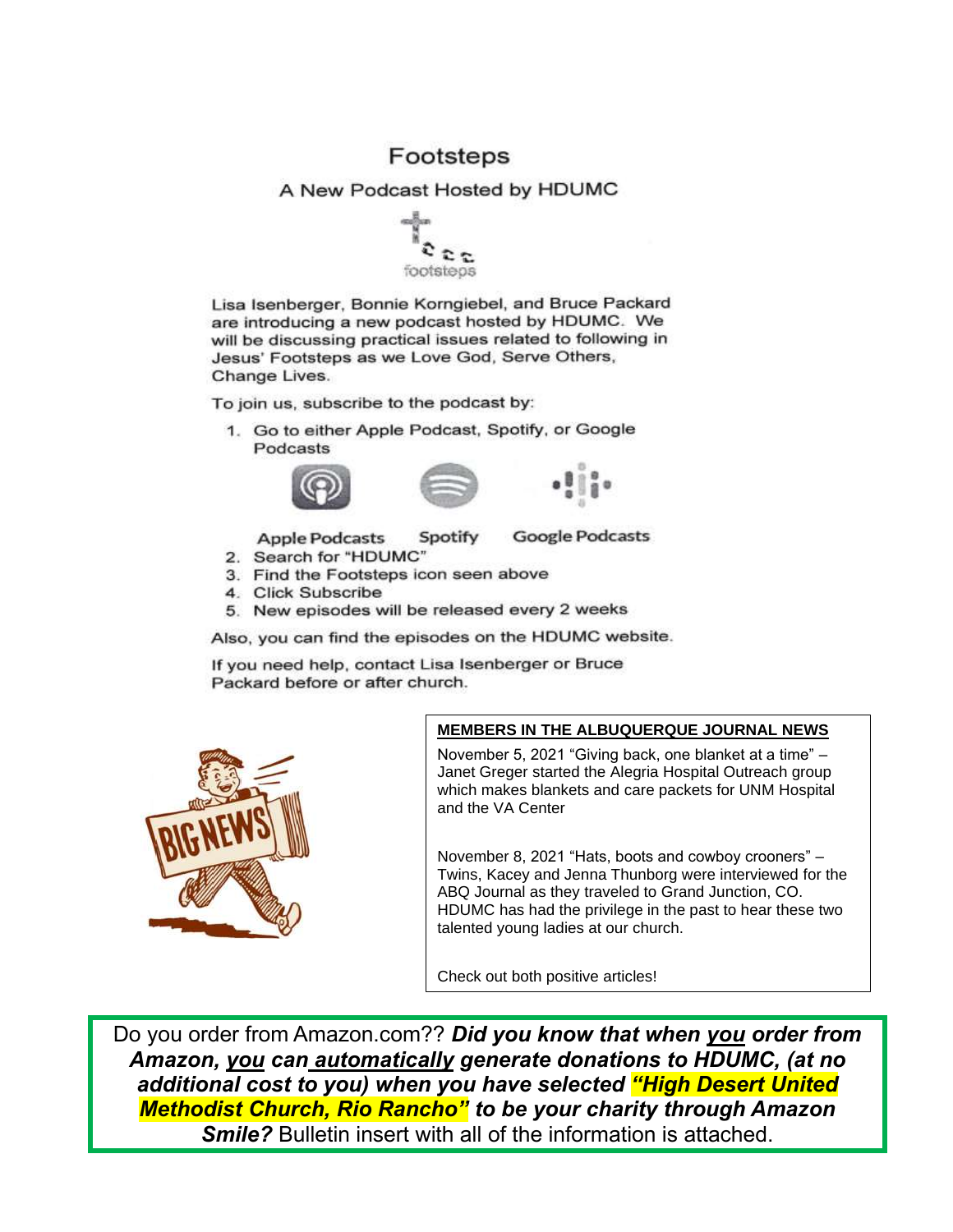## **A Kottenbrook Christmas in Hawaii**

#### By Jennifer Kottenbrook Landry

 Each December, Christmas season would roll around in a warm wave of sunshine and ocean breezes. The average December temperatures generally ranged in the low 80s. Everyone would sing about "Dreaming of a White Christmas", but everyone knew that this would never happen in Hawaii. Not surprisingly, pine trees were nowhere to be found on the island so if you wanted a Christmas tree, you had to pay an "arm and a leg" to buy one that had been shipped over from the mainland. Back in Louisiana, my brother and I had grown up admiring the elaborate hand-made decorations on our Meme and Aunt Rete's Christmas trees. They were a splendor to behold! John and I would lovingly help our grandmother unwrap her collection of handbeaded masterpieces and strategically place them onto her Christmas tree. We would ooh and aah over each one, admiring the tiny scenes that had been meticulously placed on each ornament. Needless to say, we loved Christmas trees. Of course, as pastors, my parents could not afford to buy a Christmas tree, but this did not stop my brother John and I from wanting one.

 During the Christmas of 1979, I was 14 and my brother John was 11. We were living in Makakilo in a townhouse on the side of the mountain. My brother and I thought that this townhouse was the coolest place we had ever lived since it was furnished with sleek modern black leather-and-chrome furniture and had shiny silver wallpaper with leopards peeking out from behind purple palm fronds on the walls. In the corner of the room was a large potted palm tree, the only plant that my mother was ever able to keep alive. Perhaps it was drought and plague resistant. I guess shouldn't poke fun because she has passed down the black thumb of death to me.

 This particular Christmas, my Dad told my brother and I that we shouldn't expect too much out of Christmas because money was tight; however, a few weeks before Christmas, our dad and mom uncharacteristically called us into the living room and proceeded to decorate our potted palm tree with Christmas trimmings. We laughed at the absurdity of it and had the time of our lives. On Christmas morning, my brother and I went downstairs and were surprised to see a small pile of presents under our Christmas palm tree. Before we opened our presents, we all sat down and listened as my dad pulled out his Bible and read the nativity story. Afterwards, he prayed and thanked God for coming to earth to save us from our sins and thanked Him for our many blessings, which included a wonderful family, a roof over our heads, and food on our table.

 After the prayer, we opened our presents. I honestly don't remember what my brother got, but when I opened my present, I found a white leather-bound bible with my name engraved in gold letters on the cover. My parents were beaming as they declared that I was now old enough to have a grown-up bible of my own. I fingered the delicate gold-embossed pages and felt a surge of emotion. I knew my parents didn't have that kind of money, but they sacrificed to get me that Bible because the Bible was the single most important gift that a Christian parent could give their teenaged daughter.

 That Bible guided me through my entire teen years. I read it and marked it with pen and scribbled notes in it. I cried on the pages and found solace in its words. I eventually took it to Mexico where it sustained me through nine years of mission work in the jungle. From the pages of that Bible, I read the stories of Adam and Eve, King David, Daniel, and Jesus to my own children. Then, one day, my precious white leather Bible with gold embossed pages with my name embossed on the cover fell apart. Years of jungle humidity and wear had broken it down. The pages were torn and sticking together. It was beyond repair. It broke my heart to give up that Bible. When I finally bought a new one, I felt like I was losing a part of my life. Today, that Bible that my mom and dad gave me that Christmas day in Hawaii has been gone for over twenty years, but the Word of God that it imparted into my life still remains, not only in my heart but in the hearts of my children…and now my grandchildren. Isaiah 40:8 says, "The grass withers and the flowers fall, but the Word of God endures forever."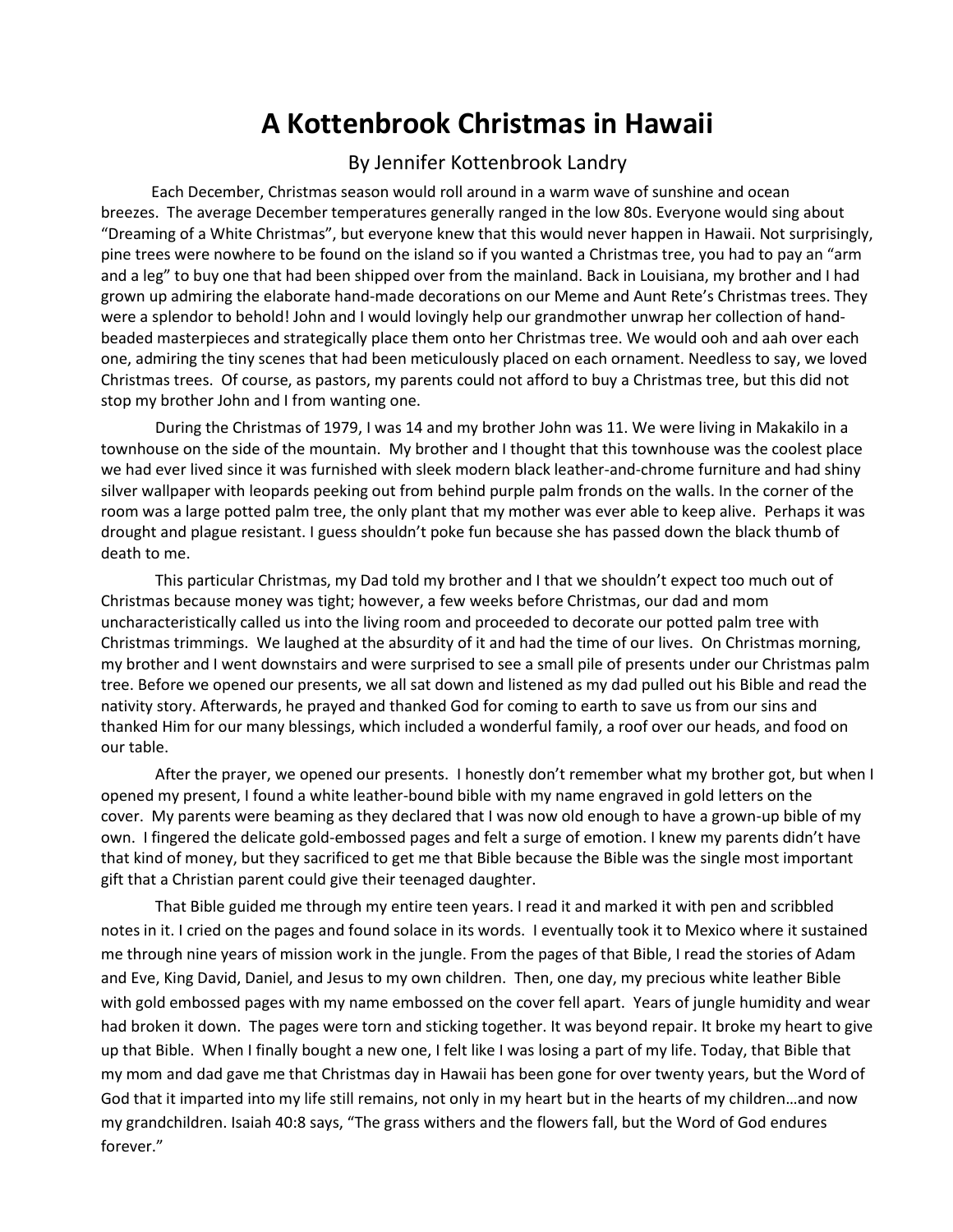## WOMEN WITH PURPOSE

**Women With Purpose** December 2, 10:00 a.m. HDUMC sanctuary

Once again, The mighty WWP turn their attention to a Christmas project—one we have served before—The Interfaith Bible Center in the International Zone of Albuquerque. Serving the homeless is a task dear to our hearts and we are happy to announce another benevolent group will be contributing to the same project, in the same amount. As before, we will be stuffing 75 generic socks with its mate, toiletries, gum, candy, granola bars and a small flashlight attached with a festive ribbon at the top of the sock. That means, a holiday handout to **150** individuals in lieu of the 75 we served last year. The Rev. Joanne Landry and her trusty cadre of volunteers work tirelessly to make a difference in our community. We hope she will be able to join us at this meeting and share more about her inspiring work in this part of Albuquerque.

## **ADVENT SERIES**

During Advent this year we will be using Adam Hamilton's book *Not a Silent Night* for our Advent sermon series. Imagine Jesus from Mary's point of view – proud of her son, in awe of His gifts and mission, guided by love for Him as a person and so much more. In this book, Adam Hamilton begins at the end, with Mary at the Crucifixion and Resurrection; travels back in time as she witnesses Jesus' life and ministry; and ends at the beginning with the Christ Child born in a stable. This year let's experience Advent and Christmas with Mary. The sermon schedule is as follows:

November 28 – Christmas Concert by Scott & Irma Reeder

December 5 – Beginning with the End Scripture Text: Acts 1:8-14; the hope of the Resurrection

December 12 – The Piercing of Mary's Soul Scripture Text: Luke 2:25-35; the meaning of the Cross

December 19 – Mary, Full of Grace Scripture Text: Luke 1:26-38; grace gift of Christmas

December 24 – It Was Not a Silent Night Scripture Text: Luke 2:1-20; Jesus the true gift of Christmas

December 26 – Christmas Hymns Selection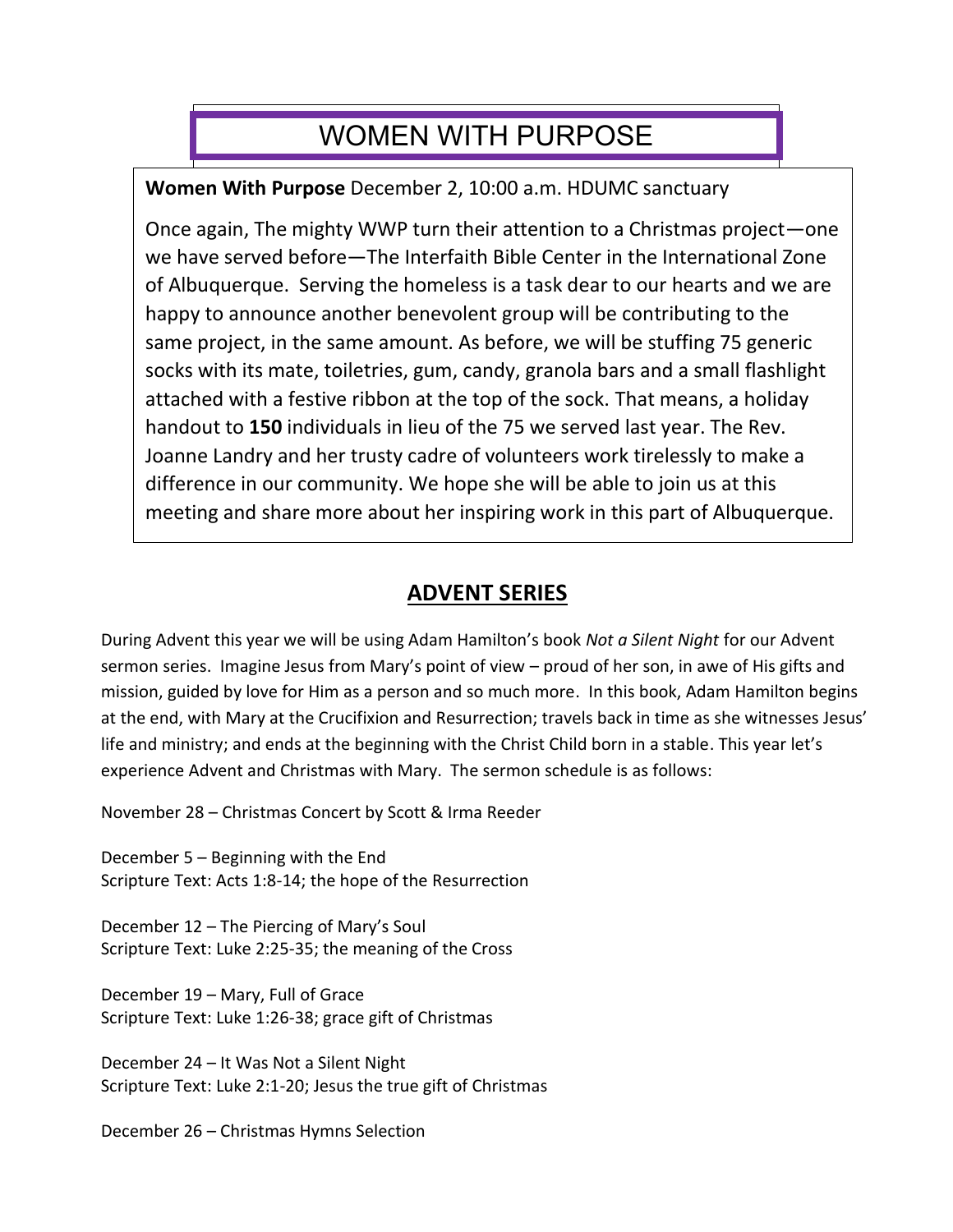# **RECIPES FROM GLENDA BARBER**

### **Pumpkin Dessert**

Yield: 12-16 servings Temperature: 350 F Baking Time: 25 to 30 minutes

| 1 Can (15 oz) Pumpkin       | 4 tsp Pumpkin Pie Spice            |
|-----------------------------|------------------------------------|
| 1Can (12oz) Evaporated Milk | 1 package Yellow Cake Mix          |
| 3 Eggs                      | 3/4 cup Butter, melted             |
| 1 cup sugar                 | $1\frac{1}{2}$ cup Chopped Walnuts |

Mix first five ingredients. Transfer to greased 9" x 13" x 2" pan. Sprinkle with cake mix and drizzle with butter. Top with walnuts. Bake at 350 degrees for 1 hour or until knife comes out clean. Serve with ice cream or whipped cream.

### **Sweet Potato Bake**

......

Yield: 6-8 Servings Temperature: 350 F Baking Time: 30 to 35 minutes

3 Cups Mashed Sweet Potatoes  $\frac{1}{4}$  Cup Butter, softened 2 Eggs 2 tsp Vanilla Extract  $\frac{1}{8}$  Cup Sugar 1/8 tsp Salt ¼ Cup Half & Half

Topping: ½ Cup Packed Brown Sugar 2 Tbsp Flour ¼ Cup Cold Butter, cubed ½ Cup Chopped Pecans

- 1) In large mixing bowl, combine & beat first 7 ingredients. Transfer to 11"x7"x2" baking dish.
- 2) Topping Combine brown sugar and flour. Cut in butter till crumbly. Fold in pecans  $\&$ sprinkle over potato mixture.
- 3) Bake uncovered, at 350 degrees for 30-50 minutes or until knife comes out clean.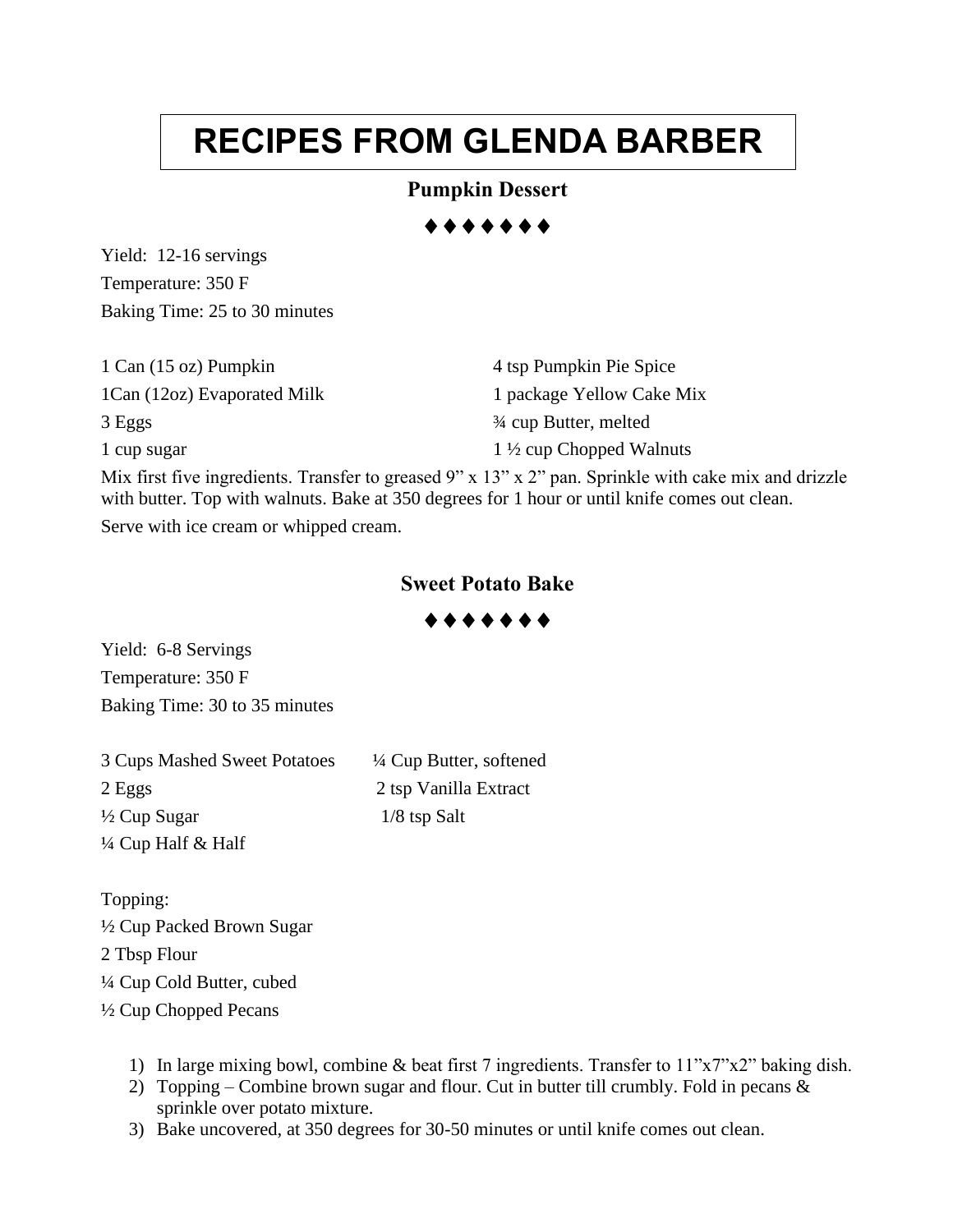## **OBSCURE NAMES IN THE BIBLE**



e Next month: Who is Mary Magdalene of the New Testament? Okay, her name

may be familiar, but do you know why? *Judy Ballard*

 $\overline{\phantom{a}}$ 

## ANSWER FOR JULY: Who is Mephibosheth of the OT?

Mephibosheth is the crippled son of Jonathan and grandson of King Saul. Both feet were deformed by injury, and he was in need of mercy. David honored his covenant commitment to Jonathan by providing for Mephibosheth and family for the rest of his life. Part of this agreement was translated by the permanent invitation to eat at the king's table, which Mephibosheth did.

## **DECEMBER SECOND MILE GIVING – FEED NM KIDS**

Did you know that over 245 children in Rio Rancho are homeless and even more go hungry, especially on the weekend? A hungry child is twice as likely to repeat a grade; three times as likely to be suspended; and a hungry teen is five times as likely to commit suicide. And of course, the past year has been very stressful on our school children.

To address this need, High Desert UMC through Women with Purpose (WWP) has been participating in and supporting Feed New Mexico Kids, a local nonprofit organization, by providing weekend food packs to children in our local community. Currently, and throughout the pandemic, WWP and other volunteers have assembled over 240 food packs per month which are given to 60 students in four local schools. Each food package costs approximately \$7.

Our Second Mile Giving during December will go to the purchase of the food for these packs. You can support this worthwhile ministry by writing "Feed NM Kids" on the memo line of your check to the church. Thanks for making a difference in the lives of these children.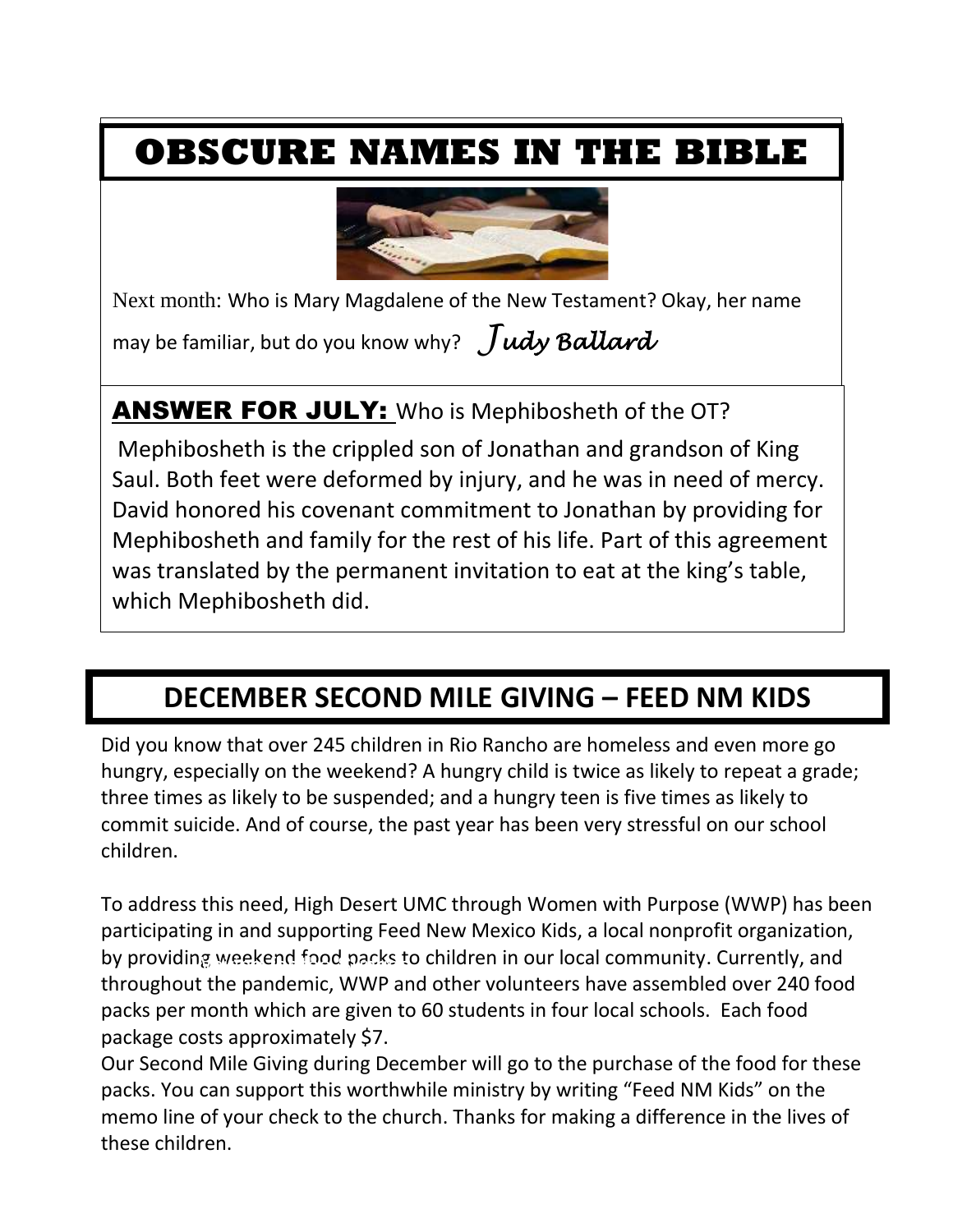# **December HIGH DESERT UNITED**



# 2021

# METHODIST CHURCH



| Sunday                                                                         | Monday                                            | Tuesday                           | Wednesday                                                           | Thursday                                                          | Friday                                              | Saturday                                                    |
|--------------------------------------------------------------------------------|---------------------------------------------------|-----------------------------------|---------------------------------------------------------------------|-------------------------------------------------------------------|-----------------------------------------------------|-------------------------------------------------------------|
|                                                                                |                                                   |                                   | <b>Bible Study</b><br>10:30 AM<br>5:30 PM                           | $\overline{2}$<br>Women<br><b>With</b><br>Purpose<br><b>10 AM</b> | 3<br>Food Pantry<br>11AM to 2PM                     | Δ<br>Rio Rancho<br><b>UMC</b><br>Confirmation<br>Class      |
| 5<br>9 & 11 AM<br>Worship<br><b>10 AM SS</b>                                   | 6<br><b>11 AM</b><br><b>Bible Study</b>           | 7                                 | 8<br><b>Bible Study</b><br>10:30 AM<br>5:30 PM                      | 9                                                                 | 10                                                  | 11                                                          |
| 12<br>9 & 11 AM<br>Worship<br><b>10 AM SS</b>                                  | 13<br><b>11 AM</b><br><b>Bible Study</b>          | 14                                | 15<br><b>Bible Study</b><br>10:30 AM<br>5:30 PM                     | 16<br>Food<br>Pantry<br>I to 4 PM                                 | 17                                                  | 18<br>Christmas<br>Concert by<br>Arlene and<br>Frank<br>1PM |
| 19<br>9 & 11 AM<br>Worship<br><b>10 AM SS</b><br><b>UGLY</b><br><b>SWEATER</b> | 20<br><b>11 AM</b><br><b>Bible Study</b><br>Party | 21<br>Food<br>Pantry<br>9 to Noon | 22<br><b>Bible Study</b><br><b>NO 10:30 AM</b><br><b>NO 5:30 PM</b> | 23                                                                | 24<br><b>Christmas Eve</b><br>Services<br>4 and 6PM | 25                                                          |
| 26<br>9 & 11 AM<br>Worship<br><b>10 AM SS</b>                                  | 27<br><b>No Bible</b><br><b>Study</b>             | 28                                | 29<br><b>Bible Study</b><br>10:30 AM<br><b>NO 5:30 PM</b>           | 30                                                                | 31                                                  |                                                             |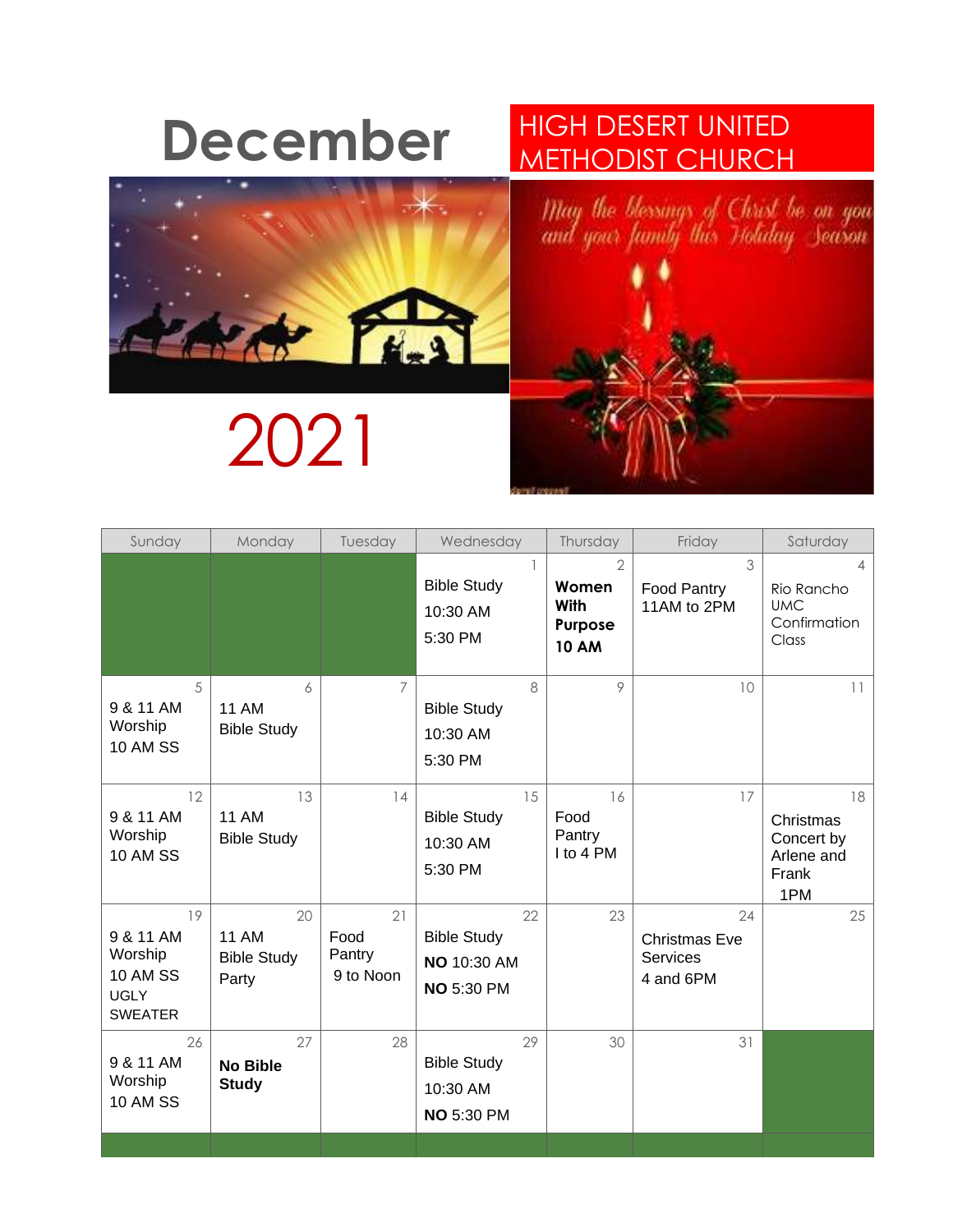## **LET'S GO CHRISTMAS CAROLING To our homebound members and friends. Wednesdays from 1PM to 2:30 PM December 1st, 8th and 15th**

**Meet at the church and carpool. Song sheets are ready!!**

## **CHRISTMAS CONCERT**

Date: Saturday December 18, 2021

Time: 1 pm

Location: High Desert United Methodist Church

Enjoy songs of the season

Piano solos by Arlene Westgaard

Vocal Solos by Frank Rotolo

And congregational caroling

Invite your family, friends, and neighbors.

## **SANTA'S POST OFFICE**

The Church is our family and many of us like to share Christmas greetings with each other. In order to do this and to avoid the increased price of postage stamps, we are opening Santa's Post Office in the Narthex. Just drop your Christmas cards in the mailbox and the office volunteers with the assistance of the ushers will distribute them each Sunday morning during Advent prior to and after worship. We hope that you will take advantage of this opportunity to share Christmas joys with other members of your

church family.

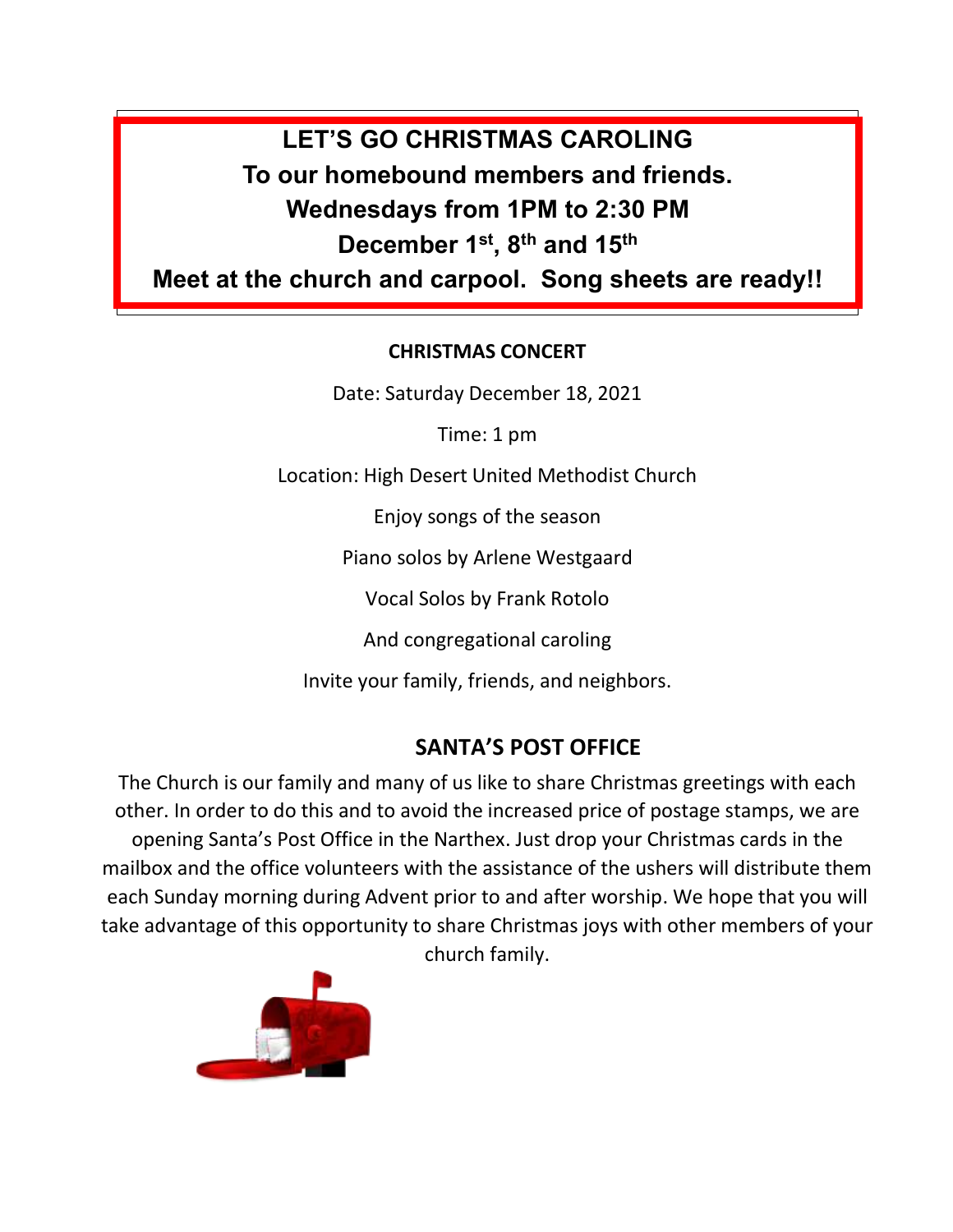## Care Ministry

#### **You are invited to call, write or visit our friends in Christ who are homebound or have health issues, and offer your love, support and encouragement.**

| <b>Sheila Arce</b>      | 4910 Tramway Ridge Dr. NE, #318, Albg. NM 87111                            |              |
|-------------------------|----------------------------------------------------------------------------|--------------|
| <b>Lois Brister</b>     | 2867 Cripple Creek Drive SE, Rio Rancho, NM 87124                          | 892-7987     |
| <b>Grover Donahoe</b>   | 766 Hood Way SE, Rio Rancho, NM 87124                                      | 220-3839     |
| <b>Mac Esquibel</b>     | 4544 Aguila Road SE, Rio Rancho, NM 87124                                  | 891-1469     |
| <b>Lorra Garner</b>     | Genesis, 9150 McMahon Blvd. NW Albg. 87114                                 | 408-722-6482 |
| <b>Phil Pittman</b>     | C/O Ravenna Assisted Living, 3051 Twin Oaks Dr. NW                         |              |
|                         | Room 28, Albuquerque, NM 87120                                             |              |
| Dodie Rossman           | The Rio Grande, 2331 Westside Blvd #219, Rio Rancho, NM 87124 300-7499     |              |
| <b>Mary Lou Schimke</b> | 7927 Jamestown Road NW, Albuquerque, NM 87114-4498                         | 898-5911     |
| <b>Norvin Schuman</b>   | 382 Nicklaus Dr. SE, Rio Rancho, NM 87124                                  | 891-0526     |
|                         | Rod & Louise Warpole 10301 Golf Course Rd NW, #1190, Albuquerque, NM 87114 | 382-9706     |
| <b>Mae Washburn</b>     | Ravenna Assisted Living, 3051 Twin Oaks Dr NW, Albq. 87120                 |              |

|                     | Sandie Fawcett        | 12/2            |  |
|---------------------|-----------------------|-----------------|--|
|                     | <b>Randy Sever</b>    | 12/3            |  |
|                     | <b>Rose Meyer</b>     | 12/10           |  |
|                     | Gloria Lamoreux       | 12/14           |  |
| <b>Happy birthd</b> | Glynda Samford        | 12/14           |  |
|                     | Rohan Ezekiel Gandham | 12/15           |  |
|                     | Marlaine Gaylor       | 12/16           |  |
|                     | Lou Christen          | 12/17           |  |
|                     | Edna Billings         | 12/19           |  |
| ineputuq hdde       | Pamela Lee            | 12/20           |  |
|                     | Jan Herrington        | 12/21           |  |
|                     | Sue Hill              | 12/24           |  |
|                     | <b>Sity Roach</b>     | 12/29           |  |
|                     | <b>Sara Hendricks</b> | 12/30           |  |
|                     | Clara Mohr            | 12/31           |  |
|                     | Happy birthdau!       | Happu birthdau! |  |



| Jack (Rueben Jasper Thomas & Erin |
|-----------------------------------|
| 12/12/2013                        |
| 12/23/1989                        |
| 12/23/1967                        |
| 12/24/1961                        |
|                                   |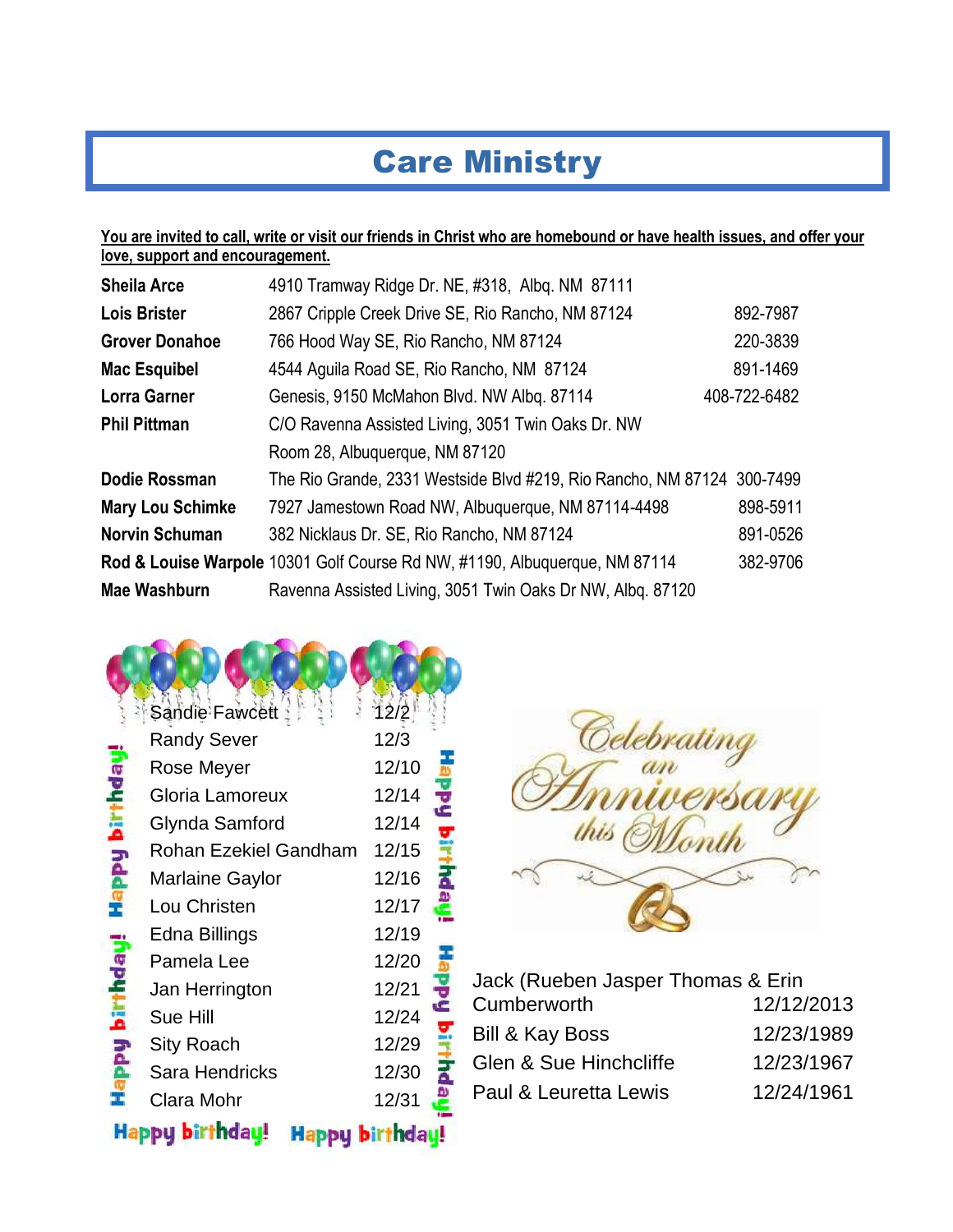#### Thank You from Sister Barbara

October 22, 21 Dear High Devert Friends Thank you and God bless you for your Oct and prayers ... Thanks to your prayers, my broken ankle of Aug, 9th has been healed and, I can walk on it again! Know that I continue to treasure your friend -<br>ship and prof with and Live & Prayers, Am Barbara



#### *HDUMC MEMBERS:*

*Pastor Reuben mentioned in church that Sister Barbara truly enjoys receiving cards. As an extra project at Christmas time, why don't we all take a few minutes and send a Christmas card to Sister Barbara. All it takes is a simple Christmas card and a stamp to brighten up her day. Her address is:* 

> *Sister Barbara Kopecki 3800 W. Peterson Ave. Chicago, IL 60659*